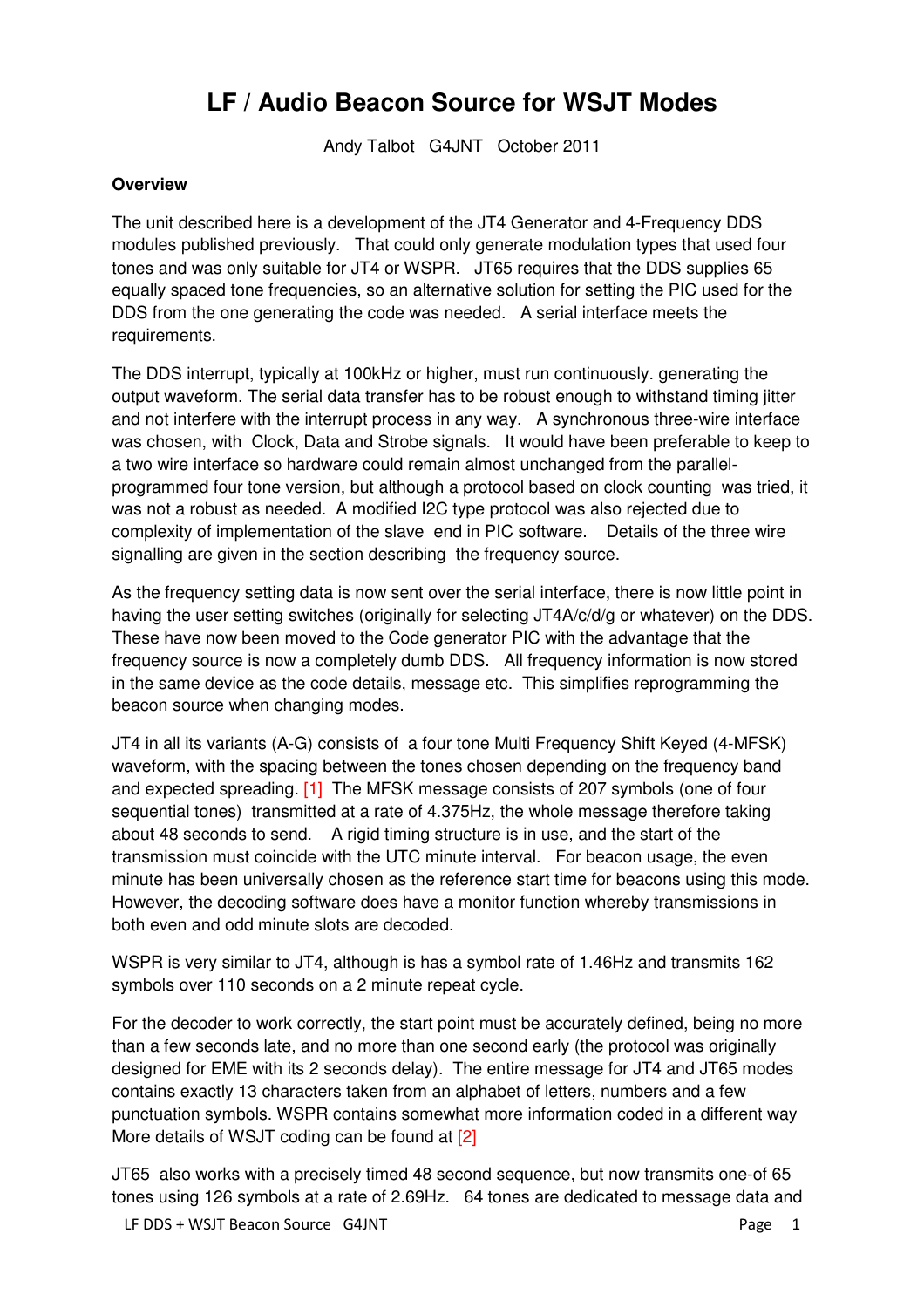the other one, the lowest, is a synchronisation tone sent at pseudo random intervals. More details on JT65 coding can be found at [1]

# **Code Generator Module**

The unit described will generate correctly timed and formatted JT4, JT65 or WSPR words on the serial interface, sending the frequency data to the DDS for every symbol transmitted.

A 16F627 or 16F628 PIC monitors the GPS serial data line and decodes the real time information from the GPS. Every even minute, or every minute depending on requirements, the 00 seconds marker is identified and the pre-stored symbols are sequentially output on the serial output lines.

Depending on the format transmitted, the PIC has to be programmed with either **JT4GEN\_SER.HEX, WSPRGEN\_SERIAL.HEX** or **JT65GEN\_SER.HEX** as appropriate. The PIC does generate a CW message at the end of the sequence, but at the moment this is unused. The external keying option has been removed.

# **Connecting the GPS module.**

The description that follows, as well as the PIC firmware supplied, assumes that serial data in one of two formats is available. The proprietary binary format given by the Motorola Oncore or M12 type GPS module at 9600 baud or standard NMEA text messages at 4800 baud carrying the \$GPRMC string. The polarity of the data can be selected at the time the PIC firmware is compiled. Either native 5V logic or RS232 polarity can be catered-for

Figure 1 shows the circuit diagram of the generator module. Two input lines carry the serial data and 1 pulse-per-second synchronising signal. There is also a third GPS interface connection shown, an output from the PIC to the GPS receiver. At the moment this is not used and does not have to be connected. It has been included for any future version that could include GPS receiver initialisation. A red-green LED shows the operating status and indicates whether the GPS is synchronised. When valid data appears from the GPS module long green flashes are shown. When the GPS receiver is not synchronised, these change to short flashes. When WSJT data is being sent, the LED flashes red at half-symbol rate, and then shows the CW data.

> Note that at the time of writing, this actual PIC code has not been tested using the Motorola Oncore family of GPS receiver modules. However, Oncore modules have been used in other DDS based WSJT sources.

# **PIC Coding Details**

All information relating to the message, frequencies and setup need to be programmed into the PIC at the start. All values need to be calculated beforehand and included within the source file which is compiled to give the .HEX file for download to the PIC device. These include frequency codes for the DDS, WSJT message data and the CW message (when this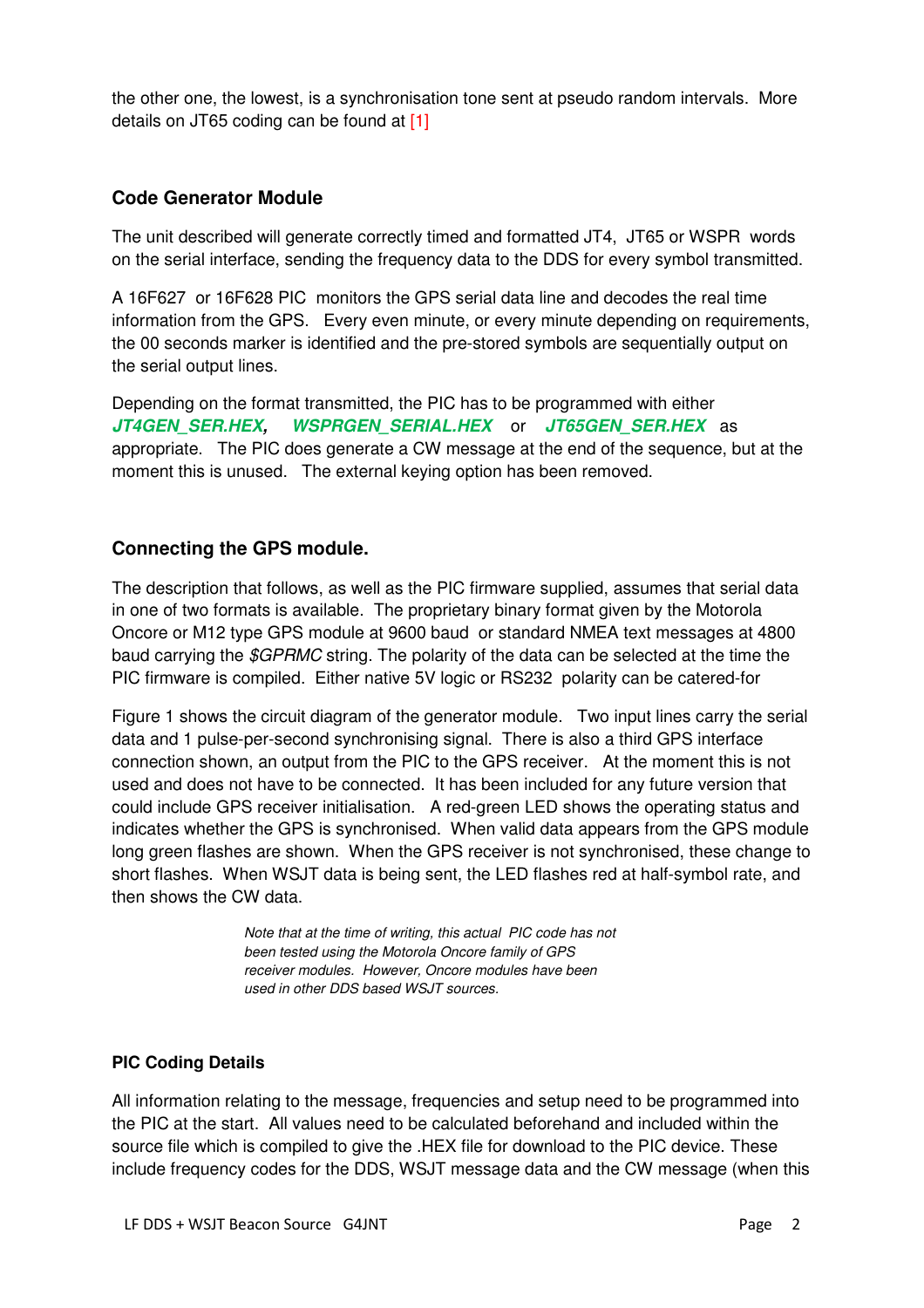is implemented). Compile-time flags are used to define the data polarity and format from the GPS.

The PIC firmware is contained in the source files JT4GEN SER.ASM, JT65GEN SER.ASM and WSPRGEN SERIAL.ASM .The symbol information resides in auxiliary include files JT4SYMBS.INC, JT65SYMB.INC or WSPTONES.INC which can be generated automatically by appropriate utilities availalble from [3]. Alternatively, the symbols can be derived from the WSJT software, following Joe's instructions supplied with the software suite, formatted and entered manually into the include file.

For JT4 and WSPR Each of the 207 /162 symbols is formed from two bits giving a value from 0 – 3 which are packed four to a byte, most significant first to give 51 / 41 bytes in total. (As listed, they are read out in order left to right, top to bottom) For JT65 the 63 symbols are stored directly as values from 0 to 63

### **Customise the Source File**

Change the compile-time flags and CW message data to suit your requirements, and generate a new symbols .INC include file. Save the new assembler file and use a utility such as MPASM (available from the Microchip website or included within the MPLAB suite ) to generate a new .HEX file for programming into the PIC device

The code supplied is designed for 16F627A and 16F628A type devices and either are suitable. If using the 16F628 it is not essential to change the type specified in the assembly code. Some PIC - programmers may object, but they can usually be overridden.

# **Compile-time flags.**

These appear at the start of the assembler listing as shown in the table below

**NMEAPol** defines if the polarity of the data coming from the GPS receiver is 0/5V logic level as supplied directly by most GPS modules, or RS232 polarity for direct connection to a PC. Some early Garmin modules supply this latter polarity, as do some GPS receiver systems. . Use **0** for 5V Logic level / polarity, **1** for RS232.

Please note that if true positive/negative RS232 voltage levels are encountered, an additional resistor of around 4k7 needs to be inserted in the Data In line to prevent excessive current into the PIC interface pin

**GPSDataType** should be set to **0** for Motorola binary format data at 9600 baud; Use **1** for NMEA ASCII format at 4800 baud

**BOTHMINUTES** (not applicable to WSPR) defines if the JT4 or JT65 is sent every minute, or every two minutes on the even minute boundary. It should be set to **0** for conventional even minute transmissions, and set to **1** for near 100% duty cycle transmission of the message every minute. There is no option for transmitting only on the odd minutes.

**IGNOREPPS** allows timing information to be derived from the GPS data stream alone, without any need for the 1-PPS signal. This simplifies the connection for some GPS receiver modules, but does mean the transmission timing could have up to one second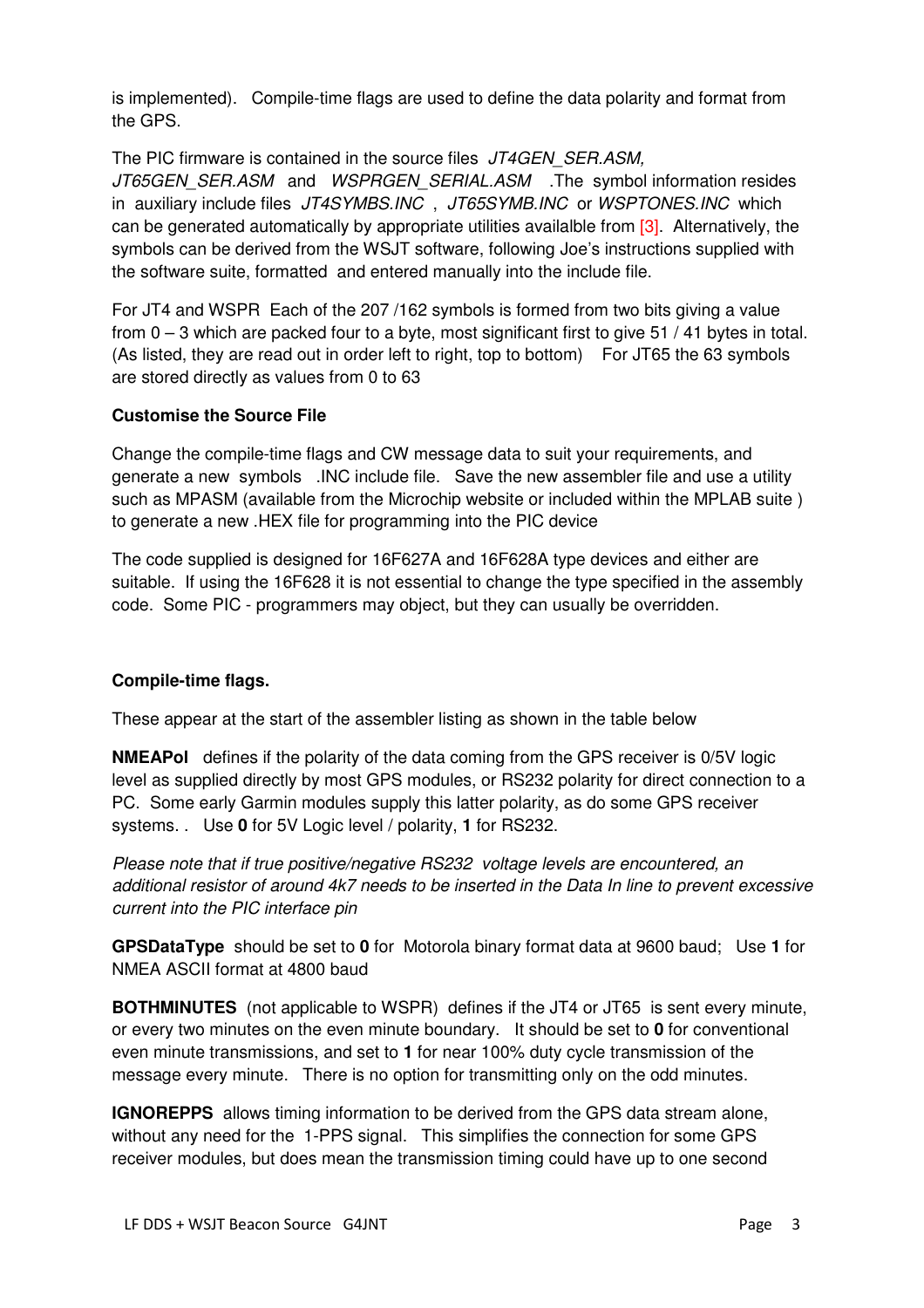uncertainty. Set to **0** for normal high accuracy timing using the 1-PPS signal, Use **1** for GPS serial data based timing only.

### **Compiler Constants**

**CWSPEED** is a compiler constant and defines the dot length of the CW, in milliseconds. Use **d'100'** for 12WPM, **d'75'** for 16WPM etc.

BAUD9600 and BAUD4800 should not be changed.

| GPSDataType                 | $\equiv$ 100 $\pm$ | $\overline{1}$     | $:1 = \text{NMEA}$ 0 = Motorola Binary               |  |  |  |
|-----------------------------|--------------------|--------------------|------------------------------------------------------|--|--|--|
| <b>NMEAPol</b>              | $=$                | $\mathbf{1}$       | $:1 = RS232$ Levels, $0 = TTL$                       |  |  |  |
| <b>BOTHMINUTES</b>          | $=$ $-$            | $\mathbf{1}$       | $: 1 =$ every minute, $0 =$ Alternate (even) minutes |  |  |  |
|                             |                    |                    |                                                      |  |  |  |
| <b>CWSPEED</b><br>$=$ d'50' |                    | :CW Dot length, ms |                                                      |  |  |  |
| BAUD9600<br>$=$             | d'40'              |                    | ;6.N + 18 = Fc/Baud or N ~ (Fxtal/Baud)/24 - 3       |  |  |  |
| <b>BAUD4800</b><br>$=$      | d'83'              |                    |                                                      |  |  |  |
|                             |                    |                    |                                                      |  |  |  |

**.............. Data Type Specific coding ...................:** 

# **JT4SYMBS.INC**

This include file is generated automatically in exactly the form shown as a result of running the utility **GENJT4.EXE**. It should not be necessary to alter the file in any way. As the file is regenerated and overwritten each time **GENJT4** is run, it is advisable to save a copy under a different name - eg, GB3SCS\_JT4SYMBS.INC.

The WSJT software does offer the ability to generate the symbol data in a listed form, and users may want to use this route instead – for example to include a 'QSO-type' message into the beacon data instead of 13 characters of plain text. In this case, the individual symbol data in the form of 207 numbers with values  $0 - 3$  will have to be assembled manually into the EE data bytes, four-at-a-time starting with the most significant pair of bits. For example, if the first eight symbols generated are 3,1,2,0,2,1,3,0, the resulting first two bytes will be b'11011000' and b'10011100' or in hex 0xD8, 0xC0. Both these formats, binary or hex, (or even decimal as d'nn' ) are acceptable to the compiler. Read the WSJT documentation for further details of how to generate the symbol list.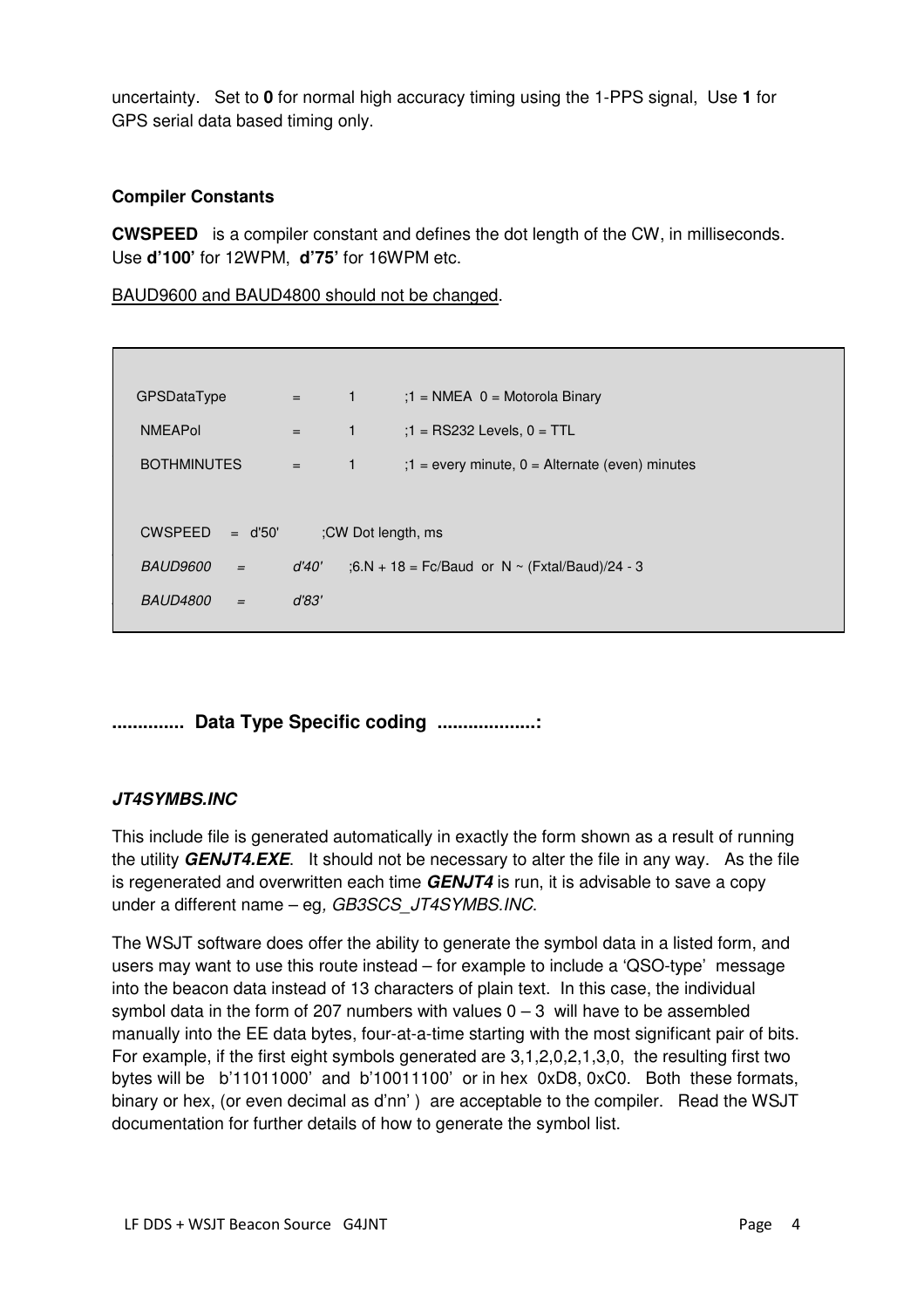```
; JT4 Symbols generated from GENJT4 G4JNT Jul 2009 
; Message data 'GB3SCS IO80UU' 
   de 0x00, 0xD8, 0x14, 0xDA, 0xC4, 0x02, 0x8D, 0x28 
   de 0xAA, 0x0A, 0xC7, 0x9C, 0xEF, 0xD6, 0x68, 0xC3 
   de 0xA5, 0x74, 0x2C, 0x6A, 0x75, 0x1E, 0xB8, 0x34 
   de 0xC4, 0xC6, 0xF5, 0xC4, 0x67, 0x33, 0x9D, 0xA4 
   de 0x59, 0x76, 0xA9, 0x65, 0x83, 0x53, 0x73, 0x50 
   de 0xC0, 0x51, 0xE9, 0x2B, 0x57, 0x63, 0xE2, 0x34 
   de 0x26, 0x73, 0xD6, 0x6C
```
# **JT65SYMB.INC**

This include file is generated automatically in exactly the form shown as a result of running the utility **GENJT65.EXE**.

GENJT65 is a "wrapper" programme that calls up another piece of code written by Joe Taylor for generating the JT65 symbols, **JT65CODE.EXE**. This is included in the archive. It is possible to generate the symbols from the WSJT software; see its documentation for details.

# **WSPTONES.INC**

This include file is generated automatically in exactly the form shown as a result of running the utility **GENWSPR.EXE**.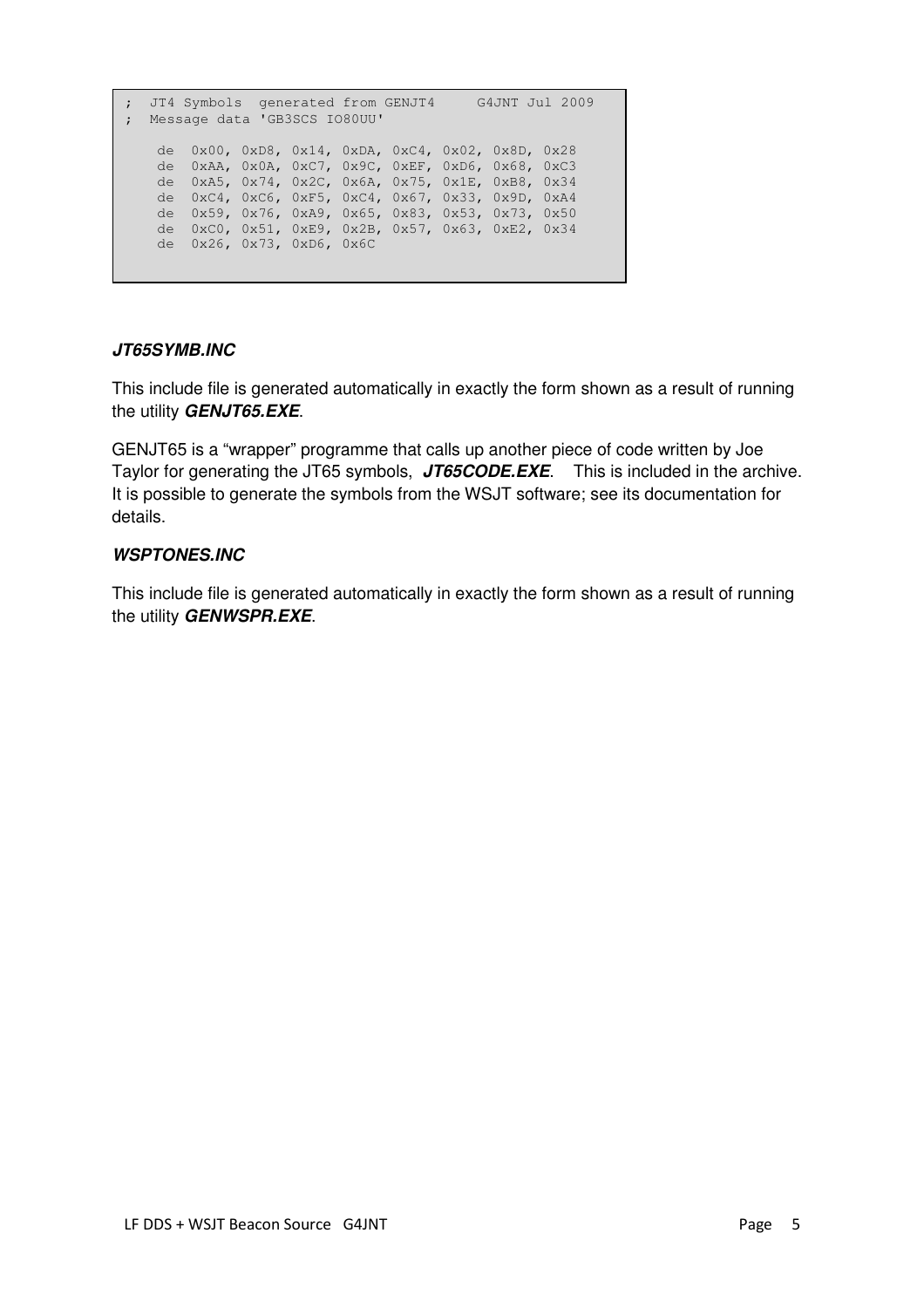# **DDS Frequency Source**

The frequency source implements a simple DDS designed around a 16F627A or 16F628A PIC programmed with the code named **SER\_FreqSource.HEX** Source code can be seen in **SER\_FreqSource.asm** .

The desired frequency is sent via the three input lines, Clock, Data and Strobe which transfers the 24 bit word supplied from the Code Generator.

The DDS runs at a clock rate equal to the device oscillator / 192, or the internal clock divided by 48. The maximum specified frequency for this device is 20MHz, so with a crystal of this value, the DDS clock runs at 104.167kHz. Higher crystal frequencies will usually work, and 24MHz is more than likely OK, giving a convenient DDS clock of 125kHz. Another useful low cost off-the-shelf crystal frequency is 22.1194MHz giving a 115.2kHz clock

The DDS word is based on a 24 bit register, so the resolution is around 6mHz at this clock. An 8 bit D/A converter is implemented by a discrete 2-2R ladder. The 8 bit D/A, using the 6dB / bit rule of thumb, suggests spurii will be around -48dBc. A plot of the spectrum generating an output at 25kHz can be seen in Figure 5. The worst case spurious in this case is at -42dBc.

Figure 2 shows the circuit diagram with a PCB layout in Figure 3 and a mirror imaged copper track pattern at 1:1 scale in Figure 4 The typical output spectrum can be seen in Figure 5

> Frequency information is kept in EEPROM in the code Generator , and is stored in different ways for JT4 / WSPR and JT65 versions.

| Mode         | Tone spacing      | <b>Spacing</b> | No. of         | Reference Tone,          | AF Frequency   | Symbol   | No. of  |
|--------------|-------------------|----------------|----------------|--------------------------|----------------|----------|---------|
|              | calculation       | Hz             | <b>Tones</b>   | Number, Freg             | Span Hz        | Rate, Hz | symbols |
|              |                   |                |                |                          |                |          |         |
| <b>WSPR</b>  | 12000 / 8192      | 1.465          | $\overline{4}$ | Centre = $Tone 1.5$ ,    | Centre $+/- 3$ | 1.465    | 162     |
|              |                   |                |                | 1400 to 1600Hz           |                |          |         |
| <b>JT65A</b> | 11025 / 4096      | 2.691          | 65             | Sync = Tone 0, $1270.46$ | $1270 - 1449$  | 2.691    | 126     |
| JT65B        | 11025 / 4096 * 2  | 5.383          | 65             | Sync = Tone 0, $1270.46$ | $1270 - 1624$  | 2.691    | 126     |
| JT65C        | 11025 / 4096 * 4  | 10.77          | 65             | Sync = Tone 0, $1270.46$ | $1270 - 1974$  | 2.691    | 126     |
| JT4A         | 11025 / 2520      | 4.375          | $\overline{4}$ | Centre = $1.5$ , 1270.46 | $1272 - 1276$  | 4.375    | 207     |
| JT4B         | 11025 / 2520 * 2  | 8.75           | $\overline{4}$ | Centre = $1.5$ , 1270.46 | $1262 - 1279$  | 4.375    | 207     |
| JT4C         | 11025 / 2520 * 4  | 17.5           | $\overline{4}$ | Centre = $1.5$ , 1270.46 | $1253 - 1288$  | 4.375    | 207     |
| JT4D         | 11025 / 2520 * 9  | 39.4           | $\overline{4}$ | Centre = $1.5$ , 1270.46 | $1211 - 1330$  | 4.375    | 207     |
| JT4E         | 11025 / 2520 * 18 | 78.75          | $\overline{4}$ | Centre = $1.5$ , 1270.46 | $1152 - 1389$  | 4.375    | 207     |
| JT4F         | 11025 / 2520 * 36 | 157.5          | $\overline{4}$ | Centre = $1.5$ , 1270.46 | $1034 - 1507$  | 4.375    | 207     |
| JT4G         | 11025 / 2520 * 72 | 315            | $\overline{4}$ | Centre = $1.5$ , 1270.46 | $798 - 1743$   | 4.375    | 207     |
|              |                   |                |                |                          |                |          |         |

WSJT Tone Spacing and Reference Frequencies for different modes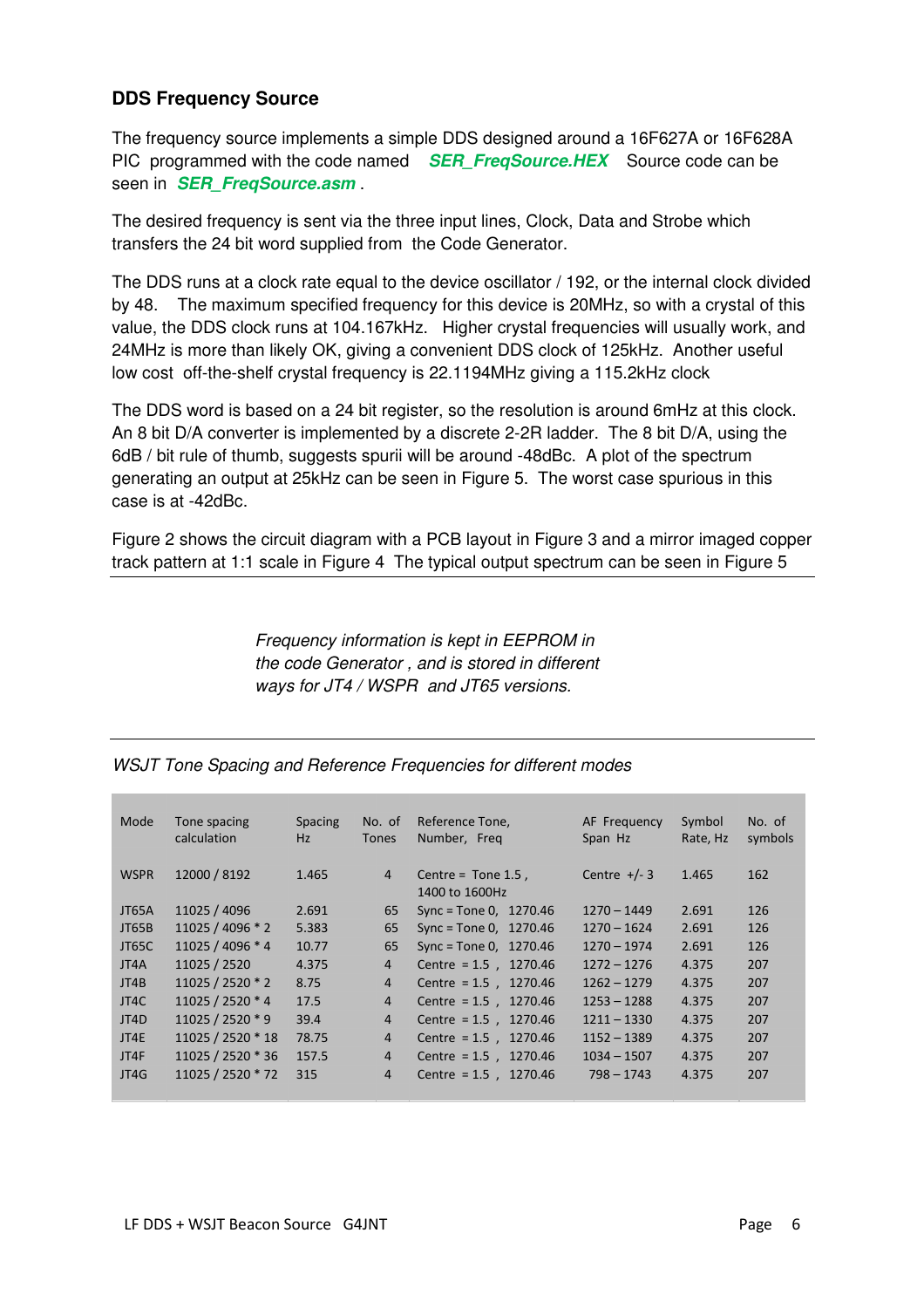# **JT4 and WSPR Frequency Calculation and Programming**

For JT4, up to four sets of four tones are stored as four bytes each. Only the first three are used for defining the frequency, the fourth is ignored The set of four in use at any time is selected via the user switches on the PIC lines A3 and A4. This way, moving between JT4A, JT4C, JT4E, JT4G for example can be made via switch selection without having to reprogramme the chip. For WSPR only one set of four frequencies is stored.

The example below is for JT4. For WSPR frequencies follow the same procedure but store only the first block of four frequencies.

- 1) Determine the DDS clock,  $F_{clock} = F_{osc} / 192$
- 2) For each of the four desired frequencies,  $F_N$  calculate the value N from  $N = F_N / F_{clock} * 2^{24}$ .
- 2) Convert to Hex notation and store in the PIC assembly file in the format shown below
- 4) Repeat for each of the other three frequencies.
- 5) Repeat all again for the other three switch-selected blocks (JT4 only).
- 6) Save the data in the appropriate source file.

Example : Tone frequency 24997.8Hz with a 20MHz crystal

Fclock = 20MHz / 192 = 104166.7Hz N = 24997.8 / 104166.7  $*$  2<sup>24</sup> = 402617 Convert to Hex = 0x3D6F42 Store as three bytes (with a dummy  $4<sup>th</sup>$  one) Assemble the code, using, for example the MPASM assembler Programme the chip

```
 Org 0x2100 
FreqData 
         ;Direct Freq Gen JT4A Ref 0.125MHz 
 de 0x33, 0x2F, 0xC2, 0x65 ; Tone 0 00.0249934MHz 
 de 0x33, 0x32, 0x0D, 0x99 ; Tone 1 00.0249978MHz 
 de 0x33, 0x34, 0x58, 0xCD ; Tone 2 00.0250022MHz 
 de 0x33, 0x36, 0xA4, 0x00 ; Tone 3 00.0250066MHz 
 ;Direct Freq Gen JT4C Ref 0.125MHz 
 de 0x33, 0x25, 0x6F, 0xFC ; Tone 0 00.0249737MHz 
 de 0x33, 0x2E, 0x9C, 0xCB ; Tone 1 00.0249912MHz 
 de 0x33, 0x37, 0xC9, 0x9A ; Tone 2 00.0250087MHz 
 de 0x33, 0x40, 0xF6, 0x6A ; Tone 3 00.0250262MHz 
 ;Direct Freq Gen JT4E Ref 0.125MHz 
 de 0x32, 0xF5, 0x44, 0xBB ; Tone 0 00.0248819MHz 
 de 0x33, 0x1E, 0x8E, 0x60 ; Tone 1 00.0249606MHz 
 de 0x33, 0x47, 0xD8, 0x05 ; Tone 2 00.0250394MHz 
 de 0x33, 0x71, 0x21, 0xAB ; Tone 3 00.0251181MHz 
 ;Direct Freq Gen JT4G Ref 0.125MHz 
 de 0x32, 0x3B, 0x79, 0x52 ; Tone 0 00.0245275MHz 
 de 0x32, 0xE0, 0x9F, 0xE8 ; Tone 1 00.0248425MHz 
 de 0x33, 0x85, 0xC6, 0x7D ; Tone 2 00.0251575MHz 
 de 0x34, 0x2A, 0xED, 0x13 ; Tone 3 00.0254725MHz 
(the ' de' before each line defines the four numbers as EE data. Anything after a semi-colon is
```
a comment for reference purposes only. The 'FreqData' label must be on the extreme left hand side, immediately preceding the data itself. The 'org 0x2100' must be immediately before the label)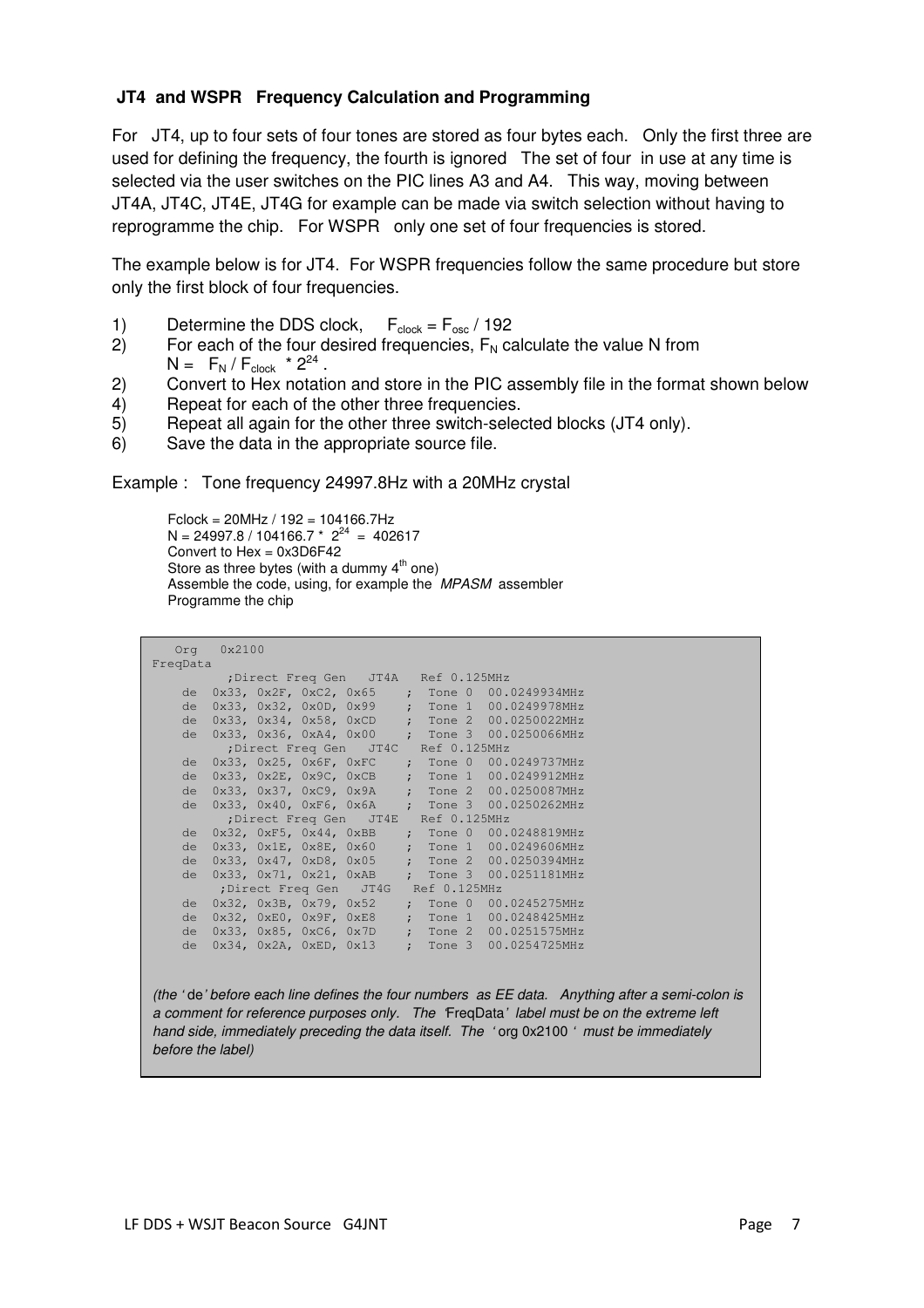### **JT65 Frequency Calculation and Programming**

For JT65, Frequency data is stored in a different way

- 1) First decide on a reference frequency for the JT65 sync tone the lowest of the set. For normal receiver and decoder operation this is tuned so it appears as a 1270Hz audio tone.
- 2) Calculate the four byte code to generate this frequency in the same way as is done for each JT4 tone
- 3) Save this in the **JT65GEN\_SER.ASM** assembly file in exactly the format shown below. This is the SyncReference
- 4) Calculate the lowest tone spacing, that for JT65A and multiply by 256. This is given exactly by 11025/16 and is 689.0625Hz DO NOT TRUNCATE
- 5) Calculate the hex code for generating this frequency using the DDS clock rate determined earlier and as used for the reference. Save this as a four byte value as shown. This is the ToneInterval

For each transmitted symbol the *ToneInterval* is multiplied by its symbol code, 0-63, and then by 1, 2, or 4 (determined by reading the user switches), divided by 256 and the result is then added to the *SyncReference* to give the tone value sent to the DDS.

The user switches are read as follows

 $00 = JT65A$ 01 or  $10 = JT65B$  $11 = ITS5C$ 

```
 org 0x2100 
FreqData ;based on 125kHz sampling rate 
       de 0x32,0xBA,0xDA,0xBA ; JT Sync tone 1270.46Hz + 23.5kHz 
       de 0x01,0x69,0x44,0x67 ; JT65A Tone spacing * 256 
JT65MsgData 
 include "jt65symb.inc" ;JT65 tones
```
Example, JT65 frequencies transmitted for SSB Rx carrier tuning at 23.5kHz.

125kHz DDS clock (24MHz crystal) Reference Frequency for Sync tone  $= 23500 + 1270.46 = 24770.46$ Hz  $N = 24770 / 125000 \times 2^{32} = 851106525$ Convert to Hex = 0x32BADADD (not quite the same as the table, the difference is approx 1mHz) Store as four bytes 0x32, 0xBA, 0xDA, 0xDD under the label FreqData Take the tone spacing \* 256 and calculate the 32 bit equivalent  $N = (11025 / 16) / 125000 * 2^{32} = 0x1694467$ Store as four bytes 0x01, 0x69, 0x44, 0x67 directly under the Reference Frequency data

Utilities for helping in the calculation and programming are included in the archive which can be found at [3]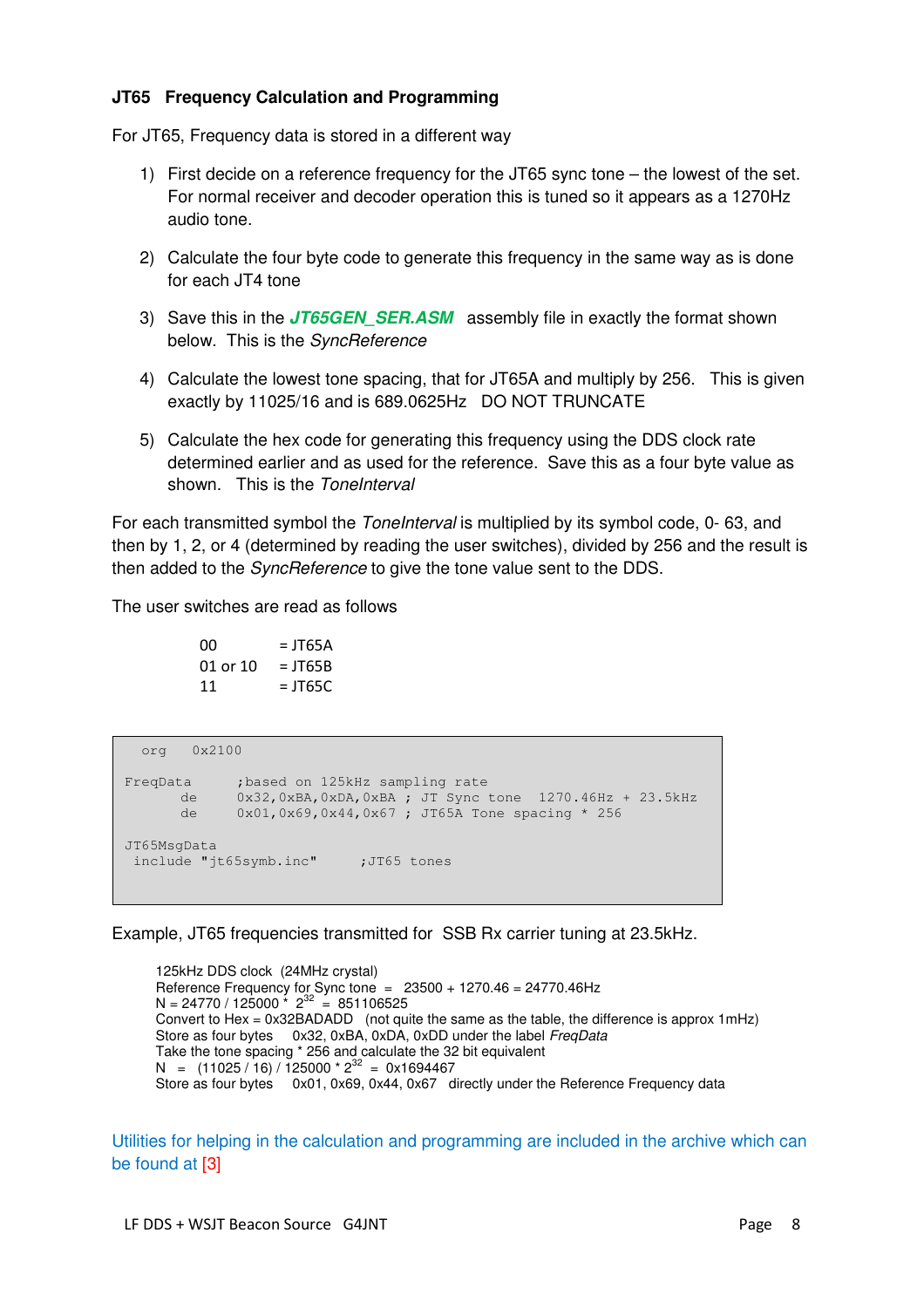### **Serial Interface Protocol**

32 bits are sent MSB first on the Data line. The first 8 are a fixed header flag, consisting of 0xF8 in hex, used for checking validity of the received data. This is followed by the 24 bits of frequency data. All are sent MSB first. Data changes are roughly coincident with the falling edge of the Clock signal. The clock exits in the low state. After 32 clock pulses have been sent, when all data has been transferred, a positive going strobe signals that data in the input register is to be loaded into the DDS frequency register. The strobe is only recognised if the clock signal is low during its rising edge. The serial clock / data duration is approximately 2ms per bit, so takes about 64ms to transfer the entire frequency word. This ensures it straddles many interrupt periods and the resulting timing jitter will not compromise data transfer.



### **References**

- [1] WSJT details, downloads & information http://physics.princeton.edu/pulsar/K1JT/
- [2] Running WSJT Modes on Beacons http://www.g4jnt.com/JTModesBcns.htm
- [3] Complete download archive, documentation, PIC code, design utilities http://g4jnt.com/LF\_DDS\_Beacon.zip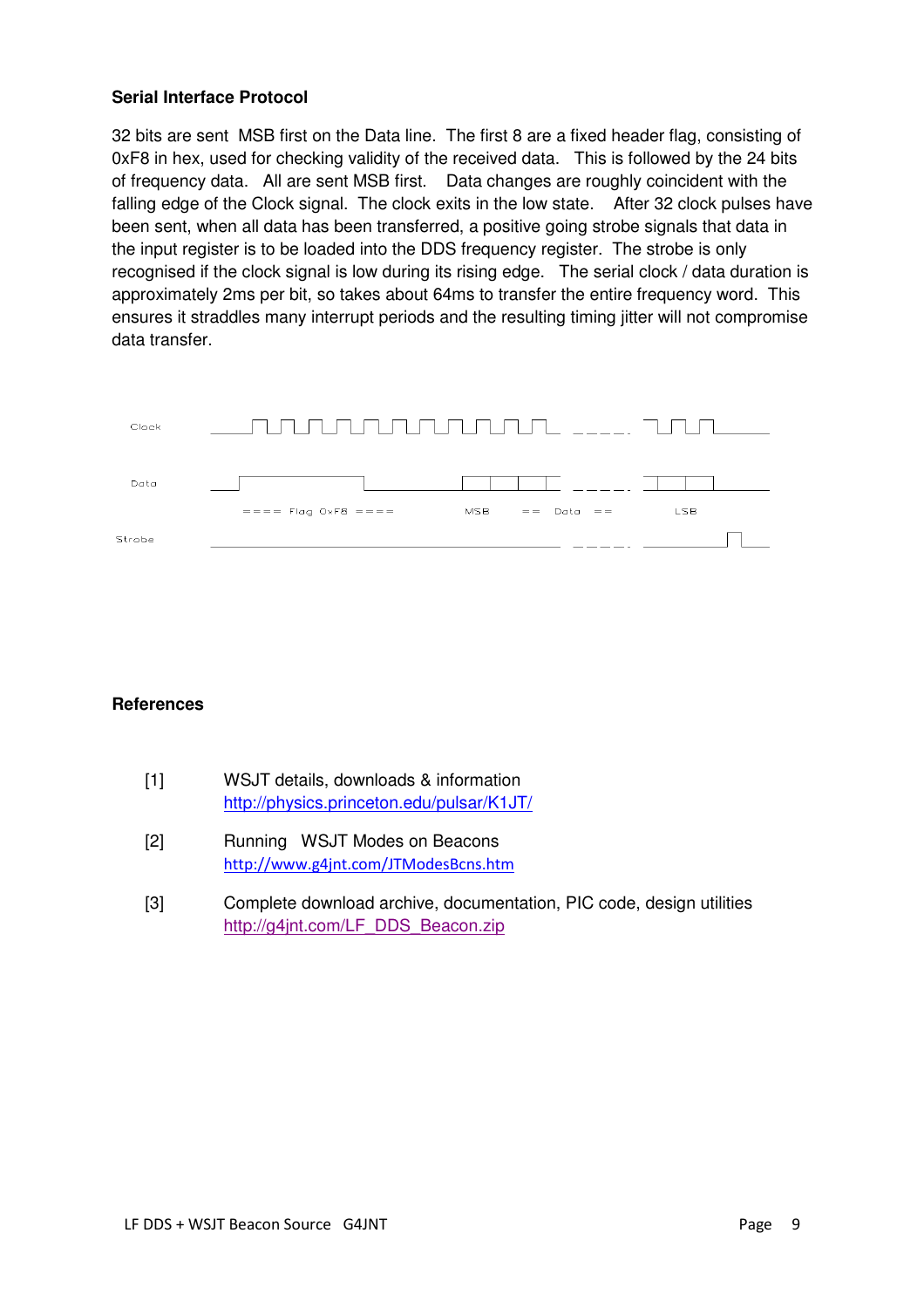

**Figure 1 Code Generator module, provides frequency data on a three wire synchronous serial interface**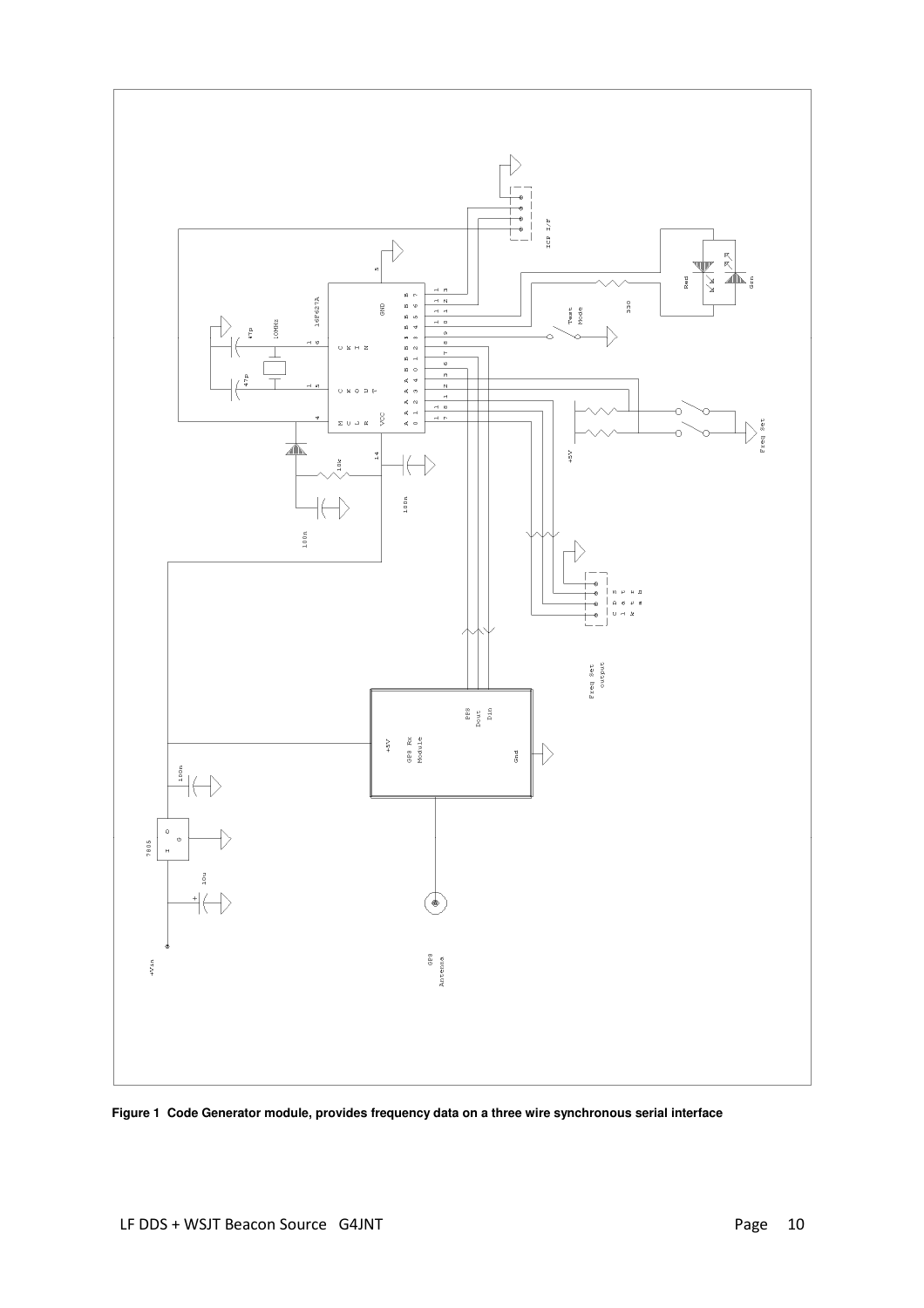

**Figure 2 PIC Based LF DDS. Programmed via three wire synchronous serial interface**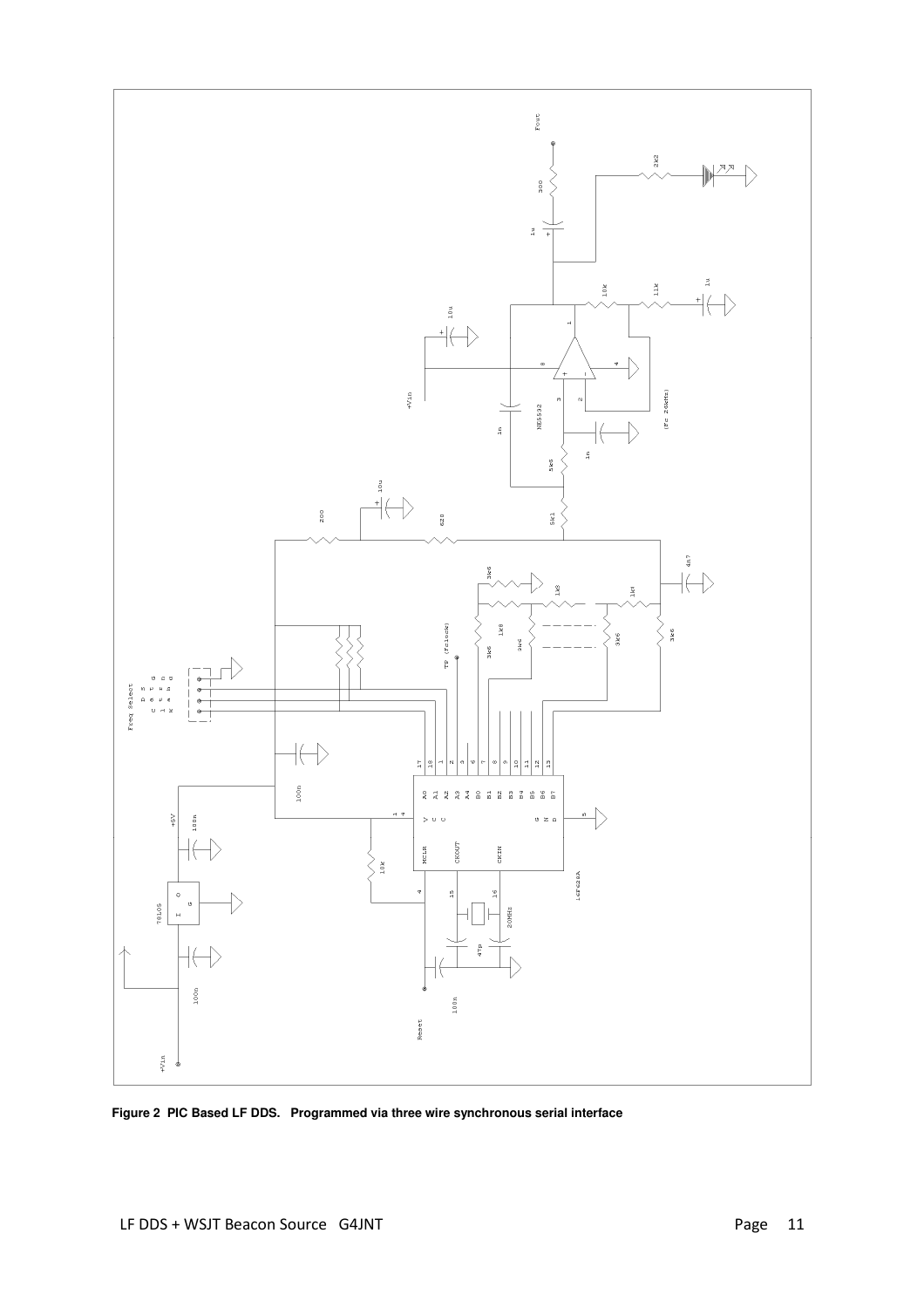



Figure 4 Mirrored 1:1 PCB

Figure 3 PCB Layout for the DDS Frequency Source



Figure 5 Output Spectrum at 25kHz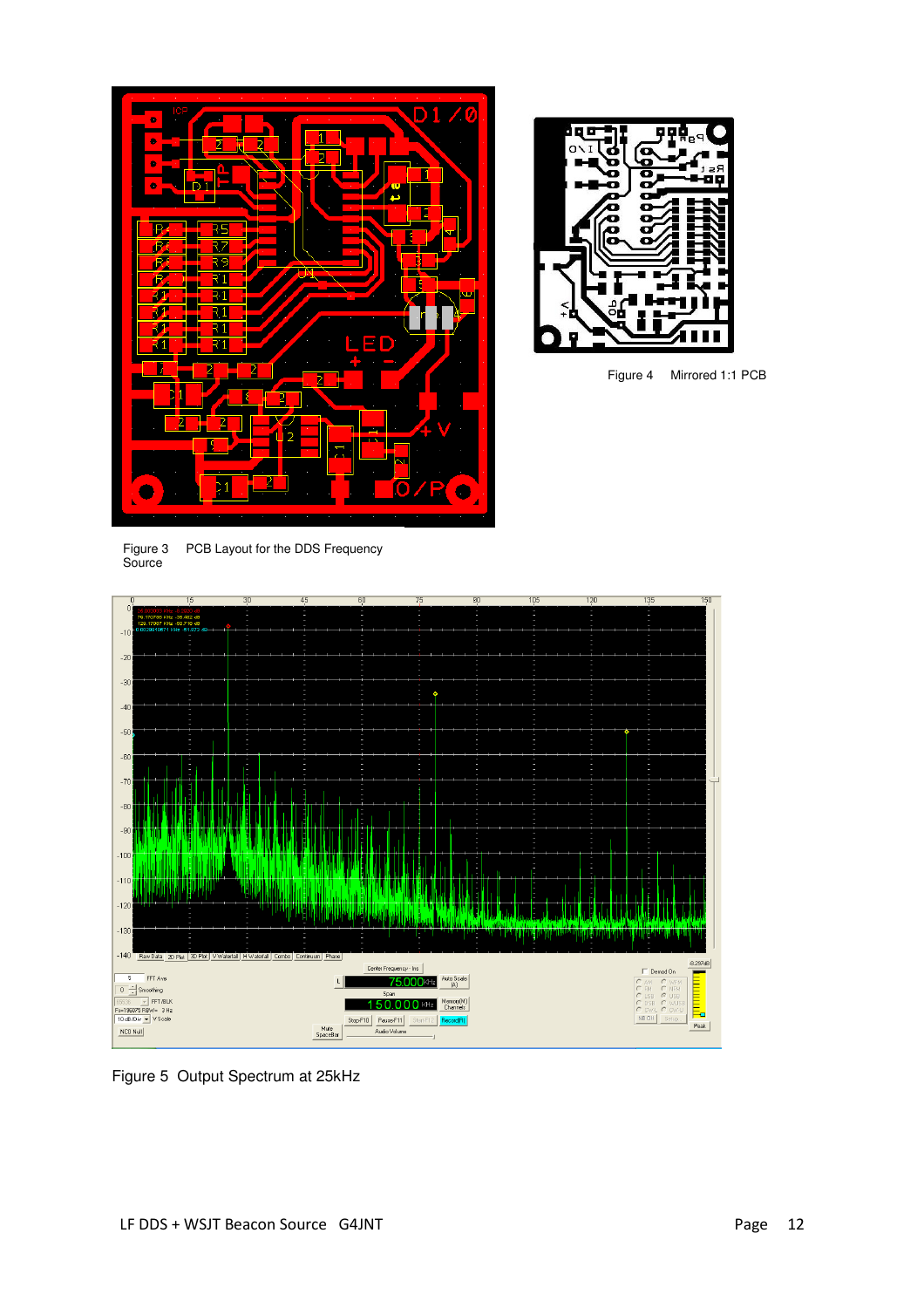### **Annex 1**

### **Free Running Versions**

The PIC Code **JT4GEN\_freerun\_serial** , **wsprgen\_freerun\_Serial** and *jt65gen freerun serial* (included in the archive) do not need any external timing information and use the PIC's own oscillator to generate the appropriate intervals. All connections to the PIC are the same as for the standard version, except that ports B0-B2 are not used. Provisions has been built into the software for use – with care – of crystals of other frequencies. The timing for both the JT4 sequence and the real time count of seconds has to be derived by dividing down from a regular interrupt, which itself is generated by dividing down from the PIC internal clock. Only certain frequencies will meet the requirements for this,; the seconds count has to be exact, and the JT4 timing has to be close enough that at the end of the 48 second sequence, the timing has drifted by no more than a fraction of a symbol.

A spreadsheet **WSJT\_PIC\_Timings.XLS** has been included to assist in calculating the values.

The source code is customised in the same way as for JT4GEN , except that now only the **BOTHMINUTES** user flag is available. If crystal frequencies other than 10MHz are to be used, the divider values have to be changed at the start of the listing. See table A1 for calculation of these.

To synchronise timing, the module must be powered up or reset as close to the 00 seconds point as possible. Timing has been arranged so that it launches into code transmission immediately after power up / reset. When using the alternative minutes option, odd or even slots are possible depending on the reset point.

The LED flashes red at half symbol rate while sending, and for the CW message; it remains green during the idle period.

Timing accuracy depends on the PIC oscillator remaining on frequency. Assuming a reasonable 10 parts-per-million accuracy, this equates to a drift of one second per 100000s or less than 1s per day. If the frequency drifts low and the clock slows, the resulting permissible timing for successful decoding using the WSJT software can be up to 6 seconds late. It is not so forgiving of early timing, and only 1 second fast is permissible. So if you are unsure of timing drift, or long transmission periods are anticipated, it is safer to start / reset a few seconds after the minute marker.

For long term usage, a TCXO with 1ppm stability should give acceptable timing for several weeks or even months of operation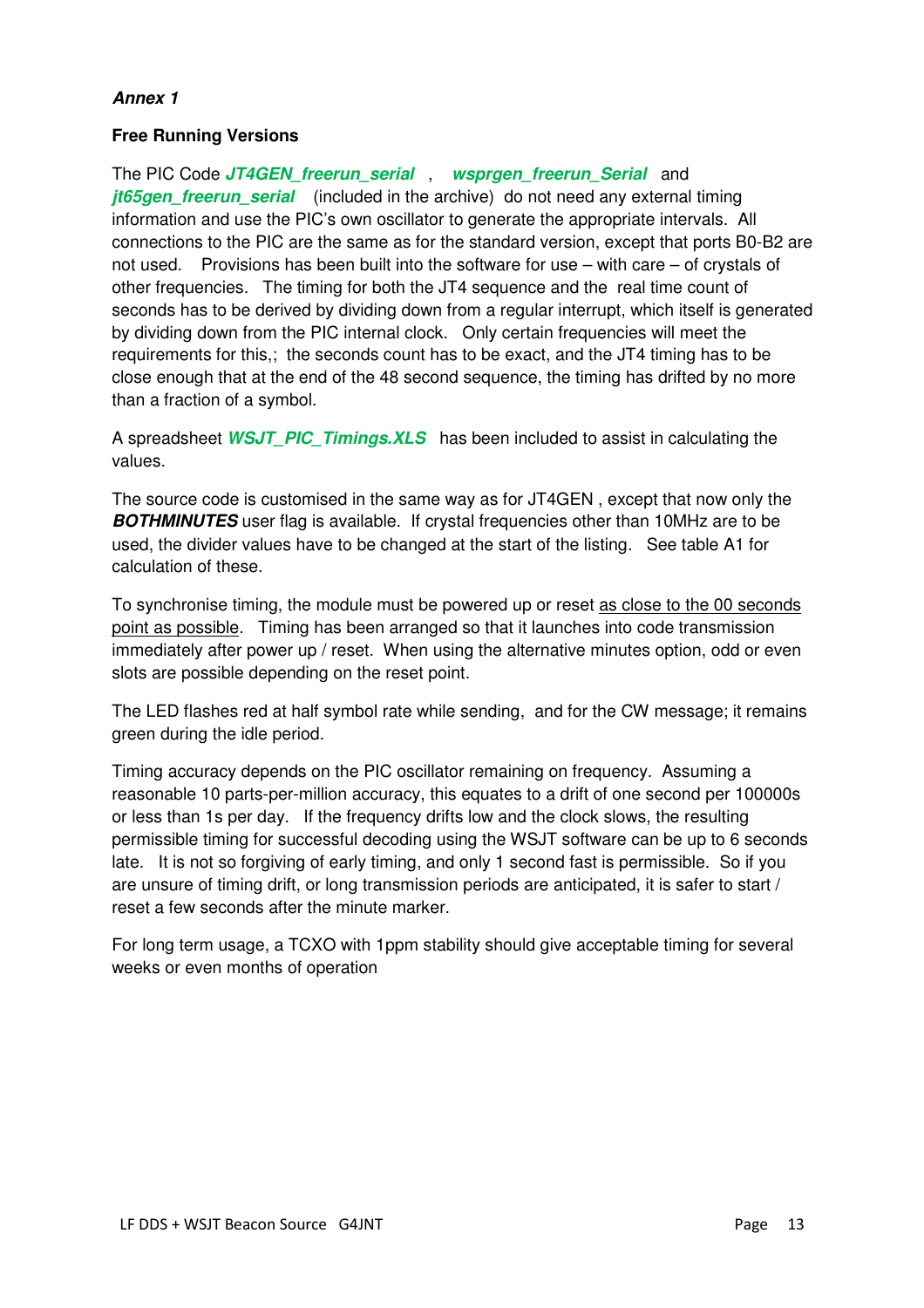#### Table A1 Selecting divider values for arbitrary oscillator frequencies

Choose a crystal frequency and enter this into the box under 'PIC Oscillator' in the WSJT PIC Timings spreadsheet. Do not change the values in 'Prescalar, and 'Interrupt Overhead' (4 and 12 respectively). These cannot be altered in this PIC code.

Check the timings are OK against the mode of choice and "1s timing". If an unsuitable crystal frequency is chosen, "X no" will appear in red against the associated entry. If this happens, choose another crystal frequency, or with care, adjust the "Interrupt Division" value. Do not use any value less than 100 in here; values from approximately 100 to 240 are acceptable. NOTE a value of 256 is a special case and makes the PIC code run a lot happier ! In this case it is not necessary to reprogramme TMR0 every interrupt, and the appropriate lines of code are remmed out. The examples included, with a 19.6608MHz crystal frequency, use this option.

When a satisfactory set of values are found, note the values generated for "TMR0 Programmed value", and the "Int Div N" for JT4 and 1s timing. Also the value for MSDELAY.

Copy these values into the assemble file listing and assemble the code.

#### **How the timing is generated:**

The oscillator frequency is divided by 16 (fixed) and clocks the 8 bit TMR0 counter. When this overflows an interrupt is generated. By pre-loading with a constant, **INTDIVIDER** each time it overflows, the resulting interrupt rate can be modified. The Interrupt frequency is therefore :Fxtal / 16 / (256 – N') where N' is the value preloaded each time it overflows. There is a bit of a snag as some clock cycles are taken up servicing the interrupt before N' is loaded, so the value has to be modified. The end result is to generate an interrupt at a precise rate – shown as the values against "1s timing" **See the note above for the case where the divider is 256**

Two separate counters now count each interrupt. The seconds counter is checked against a value **INTSPERSECOND** that is numerically equal to the interrupt rate in Hz, or the "1s Timing" value. When this value is reached it is reset, and the seconds / minutes updated. All are started off at zero when the PIC is switched on / reset.

The Symbol timing is checked in the same way against a value **JTDIVIDER** that results in a rate acceptably close to 4.375Hz to give insignificant symbol overrun at the end of the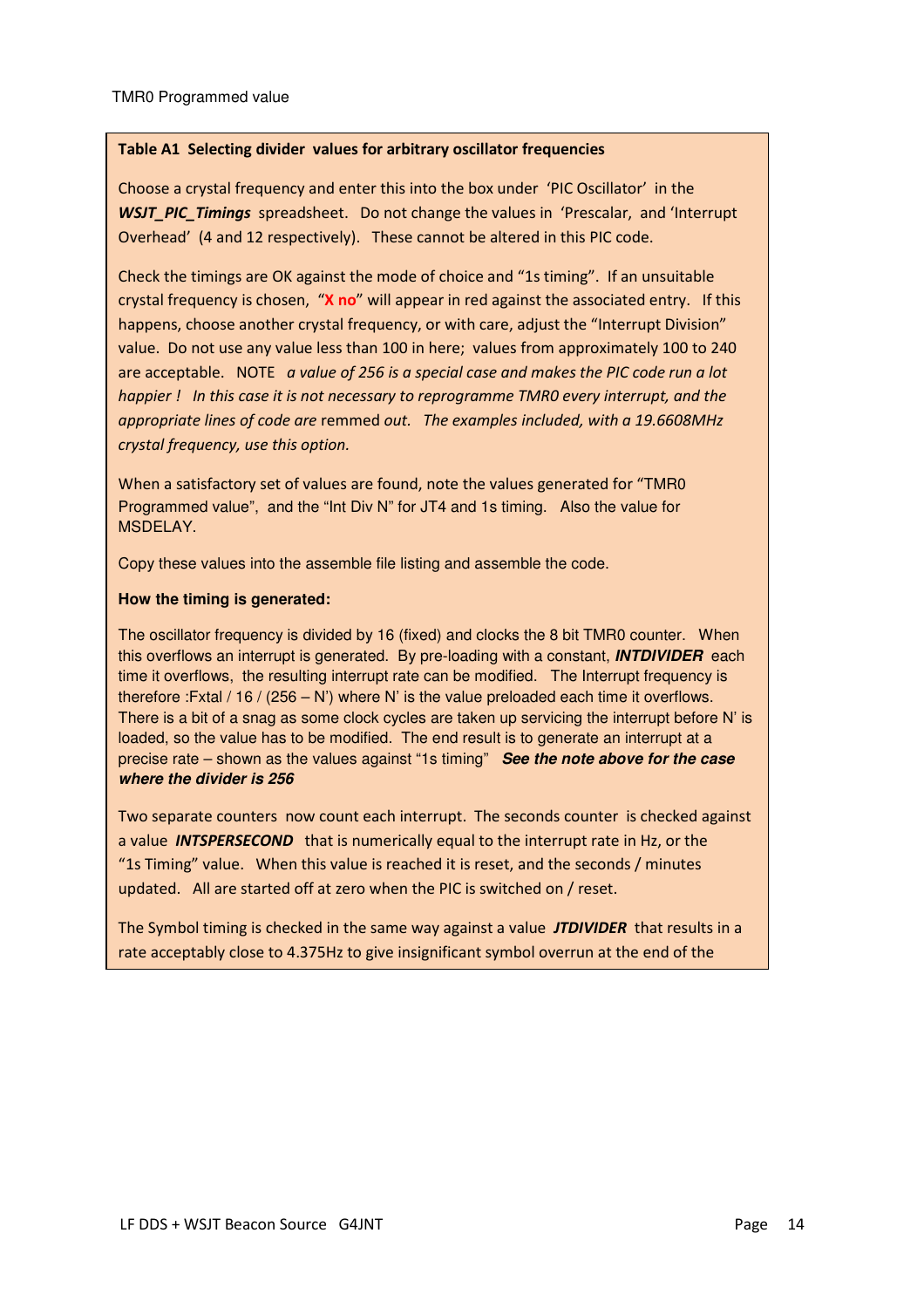# **Annex B Dual Channel DDS with IQ outputs**

Figure B1 shows the circuit diagram of a version of the frequency source using the 16F870 PIC. Dual D/A converters and filters generate 90º I/Q channels for application in direct image cancelling RF Upconversion. The software is contained in the PIC code **SER\_IQFreqSource.ASM** which has identical functionality to **SER\_FreqSource**.

PORTB forms the 8 bits going to the I channel D/A converter. The additional PORTC goes to the identical second, Q, channel.

To accommodate additional clock cycles in the interrupt routine for two calls to the sine lookup table and the additional port write, the sampling rate has had to be reduced to Fosc/240. So for a 19.6608MHz crystal, Fs still remains an acceptable 81920Hz. At 10MHz input, Fs is now 41666.7Hz; more than satisfactory for audio tone generation.

The cutoff frequency of the output filter is around 10kHz . The filter has also been configured so that, apart from the lower limit set by the output capacitors (which can be removed if care is taken with subsequent DC output current capability and voltage offsetting) otherwise gives a frequency response extending down to true DC. Output amplitude is 3.5V peak-peak, or just over 1.2V RMS



The 16F870 PIC is in a 28 PIN DIL package, and sits on the 28 rectangular pads with Pin 1 at the top of the diagram shown in Fig B2.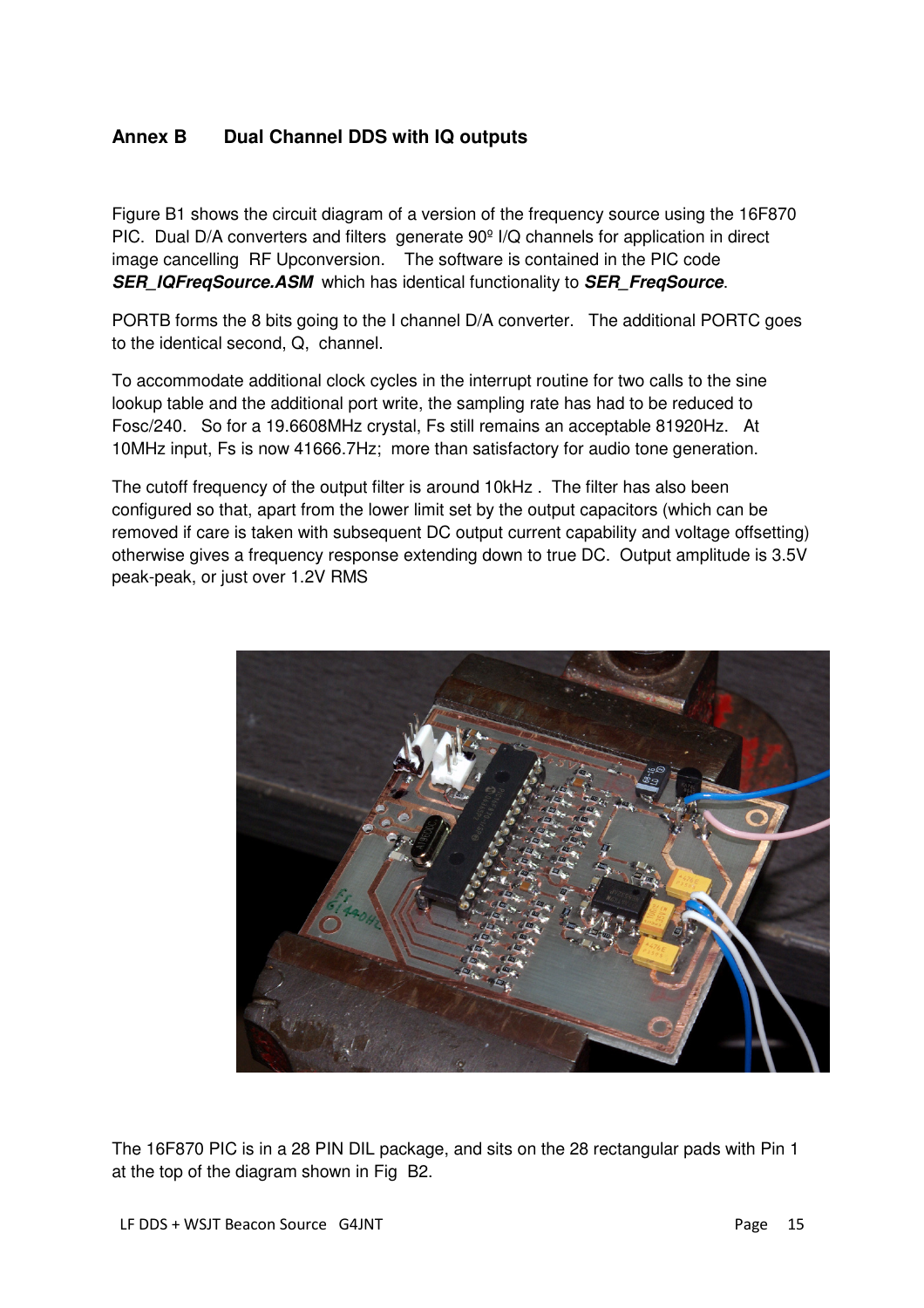

Figure B1 Dual Channel I/Q Frequency Source